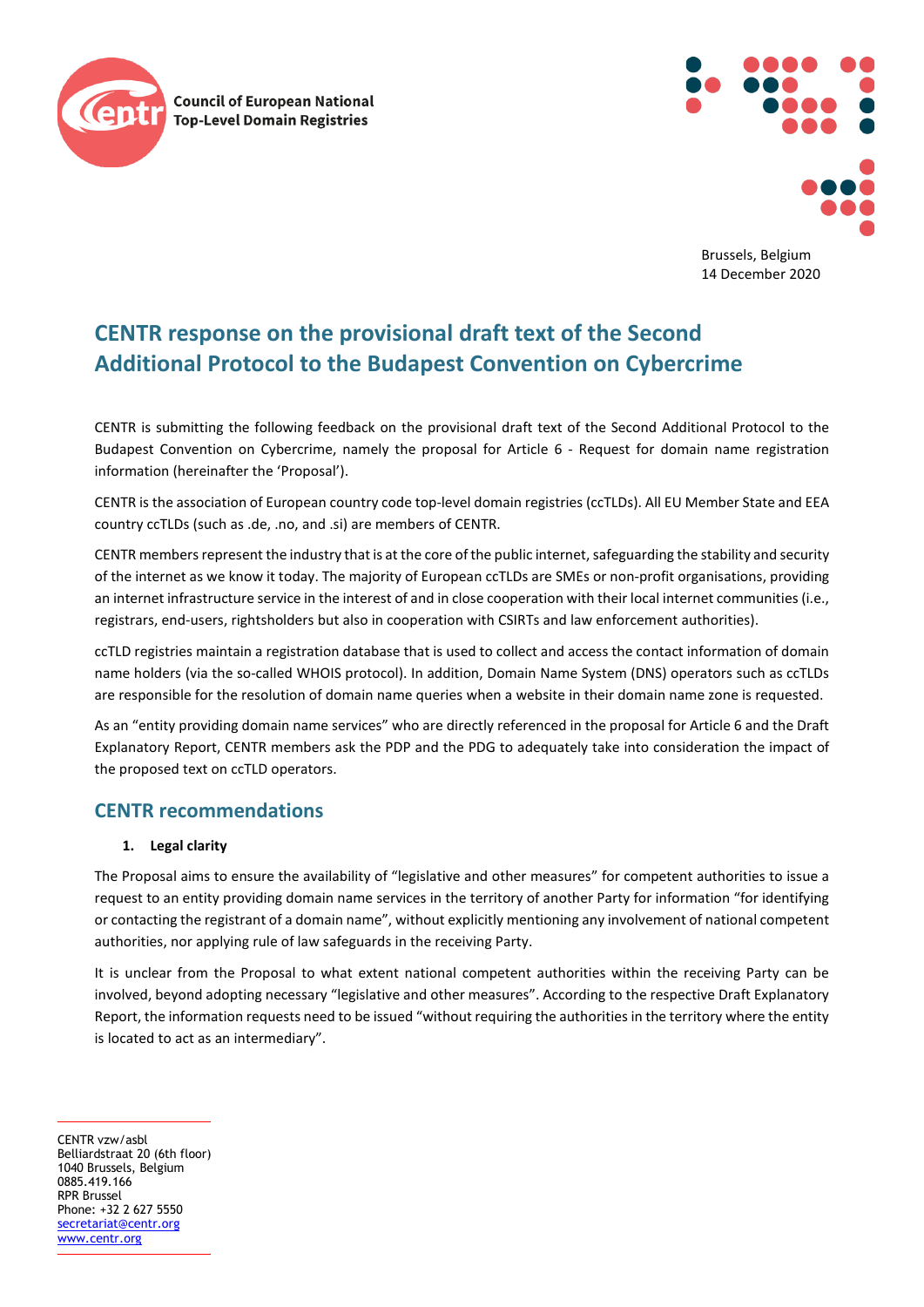

For the sake of legal clarity for the operators and national competent authorities, *the explicit mentioning of limits within the national jurisdiction needs to be maintained in the Article: i.e., information requests are "subject to reasonable conditions provided by domestic law" (para. 2).*

Any data access request from a foreign competent authority needs to be subject to at least the same level of procedural safeguards as the data access request from a national authority. For foreign data access requests, the need for clear, predictable and consistent rules is even greater than with national competent authorities, as in the latter case trusted information channels are usually already in place between ccTLD registries and national competent authorities. This cannot be assumed for all potential "competent authorities" across the Parties, nor that each data access request can be appropriately assessed by ccTLD registries.

*CENTR recommends to explicitly reference the principles of proportionality and necessity in a democratic society*. According to the jurisprudence of the European Court of Human Rights (ECtHR), the Contracting Parties may not in the name of national security adopt whatever measures they deem appropriate, and adequate and effective guarantees against abuse must be in place.

The Draft Explanatory Report also recognises that domain name registration information may be personal data that may be protected under data protection regulation in the receiving Party. According to the Draft Explanatory Report, registration data collected by domain name registries contains information such as the name, physical address, email address and telephone number of a registrant. However, its disclosure may "be less intrusive than the disclosure of other categories of data" according to the Draft Explanatory Report. Hereby, it is worth mentioning that the concept of private life extends to aspects relating to personal identity, including a person's name. It covers personal information which individuals can legitimately expect not to be published without their consent (Article 8 of the European Convention of Human Rights [ECHR]).

The limits of interference with individuals' private life *must follow the established rules and procedures in the receiving Party, including the respective data protection safeguards*. In jurisdictions where the personal information of private individuals is redacted via WHOIS due to data protection considerations, each registrant has a reasonable expectation that their personal information is not made publicly available. The situation where any competent authority across each Party can obtain this personal information in another Party creates a peculiar situation where such information can almost be considered public due to the almost infinite pool of parties able to query such information. In addition, a situation such as this creates a disproportionate overburden for technical operators such as ccTLDs, whose role is first and foremost to maintain and provide a stable and secure service, rather than responding to foreign data access requests.

#### **2. Verification of data access requests**

Furthermore, the Proposal does not mention any means for verification of data access requests from foreign competent authorities. It is, therefore, not entirely clear which conditions such data access requests can be made on and under which circumstances.

According to the Draft Explanatory Report, "the form of implementation depends on the Parties' respective legal and policy considerations" and the article "is intended to complement current and future internet governance policies and practices". It is understandable that to be implementable in a variety of different jurisdictions and in a rapidly evolving area such as cybercrime, the Proposal cannot be too prescriptive.

However, there is a need to reflect a few principles for ensuring the rule of law, according to the ECHR, primarily Article 7.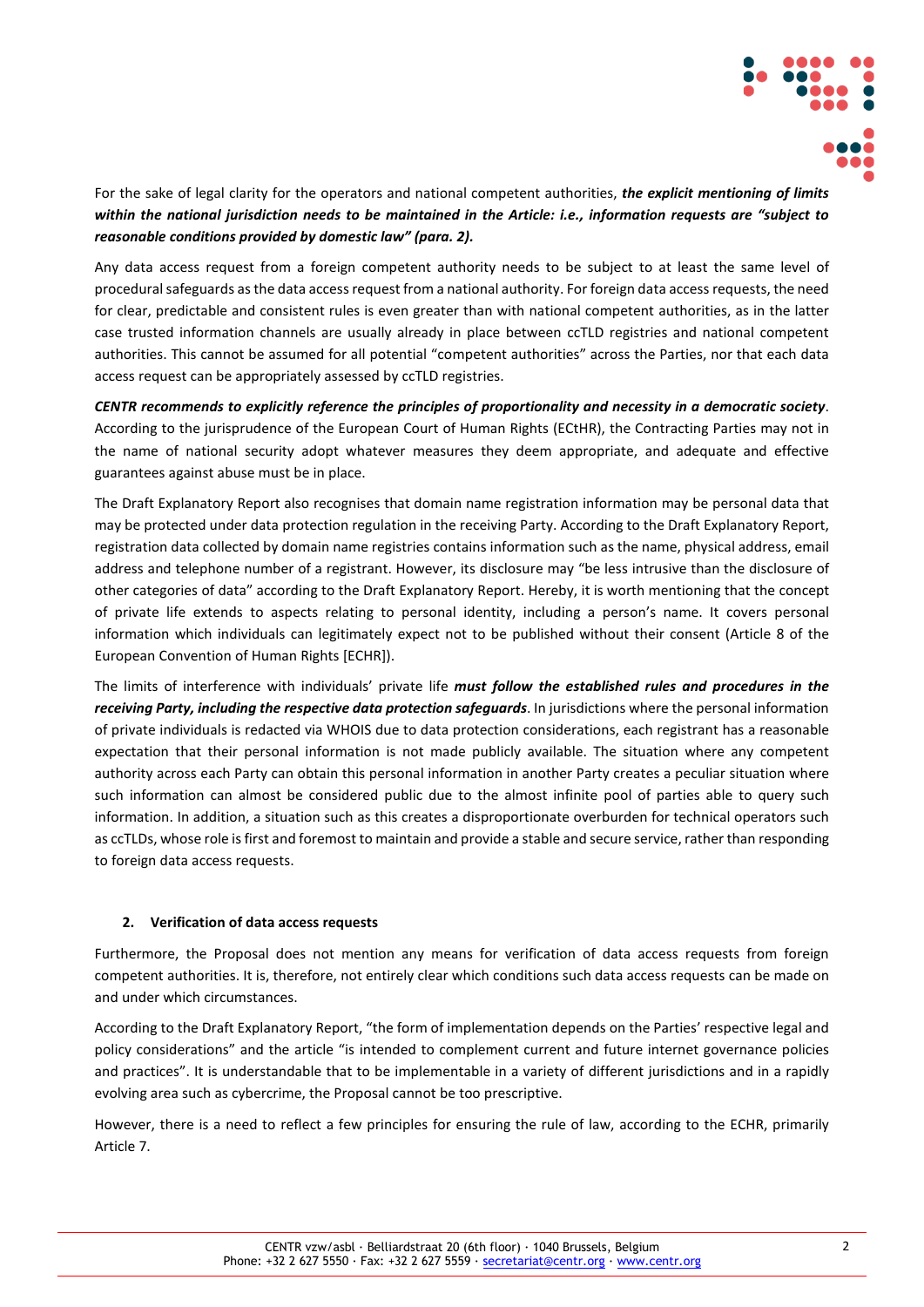

According to Article 7 of the ECHR, "no one shall be held guilty of any criminal offence on account of any act or omission which did not constitute a criminal offence under national or international law at the time when it was committed". This should be especially relevant in the context of cross-border (criminal) investigations.

Although, Article 7 of the ECHR does not address any "requirements as to the procedure in which those offences must be investigated and brought to trial", Article 7 of the ECHR guarantees "that criminal offences and the relevant penalties must be clearly defined by substantive criminal law". In essence, criminal law must be accessible and foreseeable in its effects, according to the respective case-law of the ECtHR.

The principle of foreseeability requires from the State that a rule "affords a measure of protection against arbitrary interferences by the public authorities".

Stemming from these principles, it is essential to reflect more on procedural guarantees in connection to cross-border data access requests, as there is a risk of losing sight of accessibility and foreseeability principles in criminal investigations.

Therefore, foreign data access requests should be **s***ubject to ex-ante or simultaneous checks by independent national competent authorities (incl. judiciary),* at least for establishing a proper legal basis within the receiving Party and a confirmation of the offence punishable also under the receiving Party's jurisdiction. Such necessary checks by trusted national competent authorities will also give additional confidence to ccTLD registries to positively respond to the respective data access requests.

#### **3. Specific criminal investigations and proceedings**

The Proposal mentions that data access requests for domain name registration information need to be "for purposes of specific criminal investigations or proceedings".

It is necessary to make sure that any data access request from a competent authority directed towards ccTLD registries should only concern the information that is strictly necessary to achieve a legitimate purpose. Blanket, vague and broad data access requests directed towards domain name registries affect technical operators disproportionately, creating organisational overload and a burden on the technical operators.

CENTR, therefore, *welcomes the attention that the Proposal gives to the need to "avoid broad requests for the disclosure of domain name information*" in the Draft Explanatory Report. This requirement needs to be maintained in the text of the Proposal.

Additionally, the Proposal also recognises that it is necessary for domain name registries to be able to object to data access requests by foreign competent authorities. Private parties, like ccTLDs, should be able to raise objections to data access requests by foreign competent authorities when the justification for the data access request is not sufficiently clear, and they should be able to require additional information to respond to the data access request.

The Proposal explicitly recognises the potential role for national competent authorities only in the event of noncooperation by a private entity like a ccTLD registry. In this event, the requesting Party may seek consultation with the Party in which the entity is located.

Therefore, it is worth reiterating that despite it being a welcome step to involve national competent authorities at least at some point within the procedure, this is not a sufficient safeguard against potential abuse by State officials in the procedure for accessing and transferring personal information. This is especially relevant in the context of bulk data access requests, that are still possible under the Proposal and according to the Draft Explanatory Report, as these